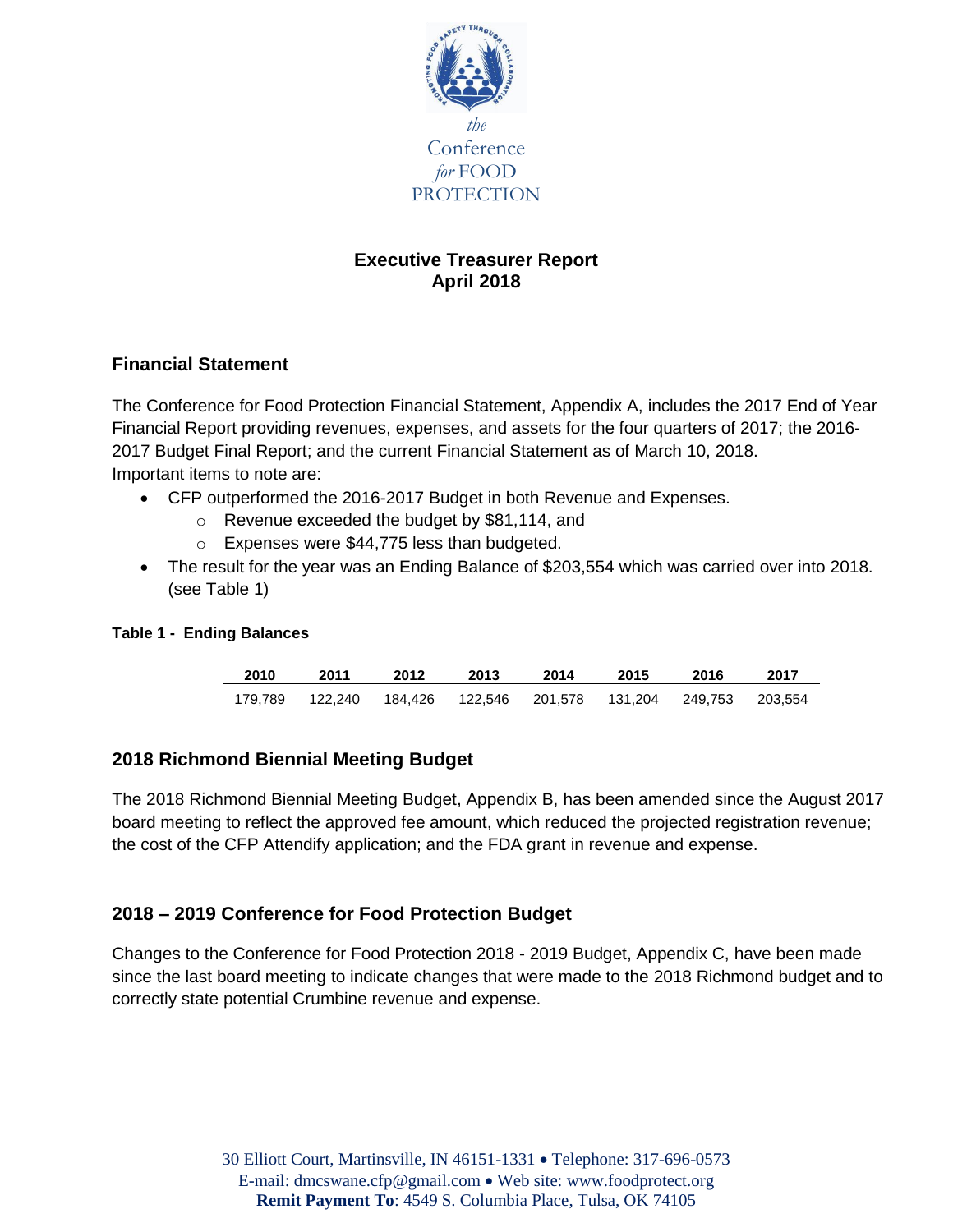# **Executive Treasurer Report - April 2018, Page 2**

# **FDA Small Scientific Conference Grant**

CFP was granted the FDA Scientific Conference Grant for \$50,000.00 which will assist approximately 60 registrants with their travel and hotel accommodations for the 2018 Biennial Meeting.

Clifford Nutt Executive Treasurer Conference for Food Protection 918-625-1139 cliffnutt@gmail.com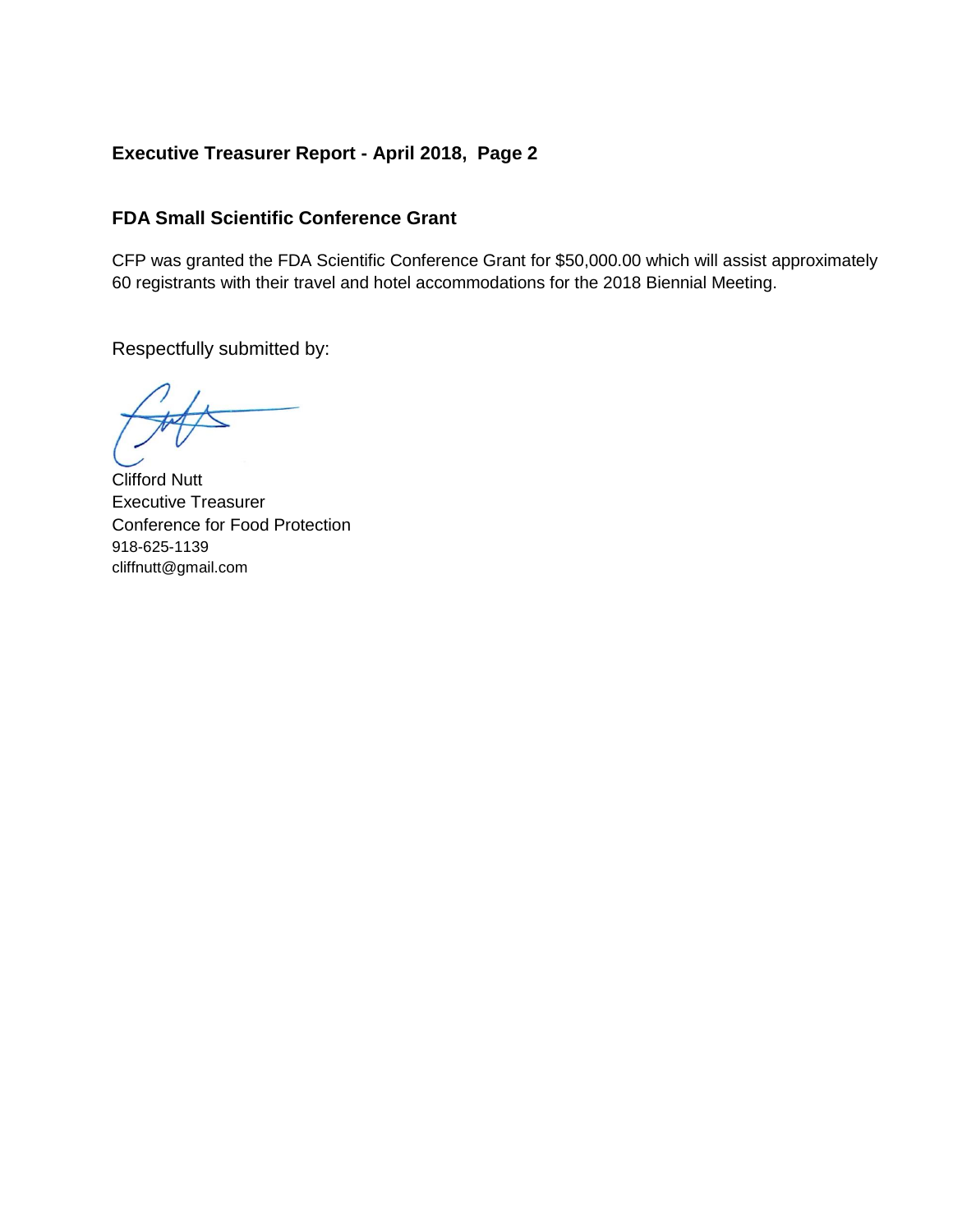

the Conference for FOOD<br>PROTECTION

#### **Appendix - A**

# **Financial Statement, 4th Quarter 2017**

| <b>REVENUE</b> |                          |           |           |           |
|----------------|--------------------------|-----------|-----------|-----------|
|                | Balance on Hand 1/1/2017 | \$249,753 |           |           |
|                | Revenue Qtr 1            | \$5,838   |           |           |
|                | Revenue Qtr 2            | \$4,215   |           |           |
|                | Revenue Qtr 3            | \$5,322   |           |           |
|                | Revenue Qtr 4            | \$44,497  |           |           |
|                | <b>Total</b>             |           | \$309,624 |           |
| less           |                          |           |           |           |
| <b>EXPENSE</b> | Qtr 1                    | \$24,539  |           |           |
|                | Qtr 2                    | \$31,730  |           |           |
|                | Qtr 3                    | \$31,415  |           |           |
|                | Qtr 4                    | \$18,386  |           |           |
|                | Total                    |           | \$106,070 |           |
| <b>BALANCE</b> |                          |           |           | \$203,554 |
|                |                          |           |           |           |
| <b>ASSETS</b>  |                          |           |           |           |
|                | <b>Current Assets</b>    |           |           |           |

| Checking                      | \$45,387  |  |
|-------------------------------|-----------|--|
| Money Market                  | \$158,167 |  |
| <b>Total Checking/Savings</b> | \$203,554 |  |
| <b>Total Current Assets</b>   | \$203,554 |  |

**TOTAL ASSETS \$203,554**

 **Clifford Nutt Executive Treasurer**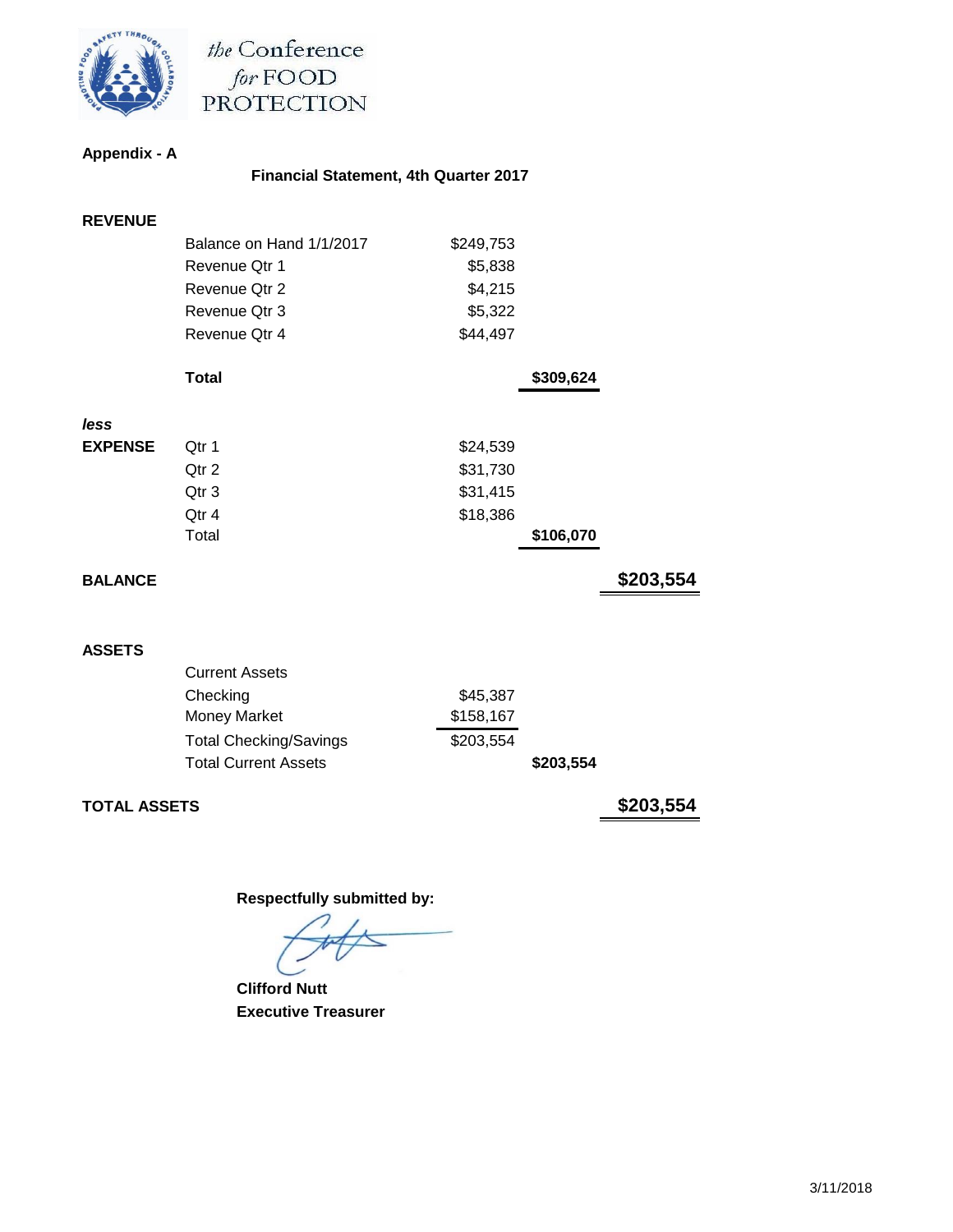# Conference for Food Protection 2016-2017 Budget Final Report

|                                    |   | 2016/2017     | 2016      | 2017           | 2016/2017      |           |                        |         |
|------------------------------------|---|---------------|-----------|----------------|----------------|-----------|------------------------|---------|
| Revenue                            |   | <b>Budget</b> | Actual    | Actual         | <b>Actual</b>  | Diff      | <b>Ending Balances</b> |         |
| Carryover                          |   | 131,204       | 131,204   | 249,753        | 203,554        | 72,350    | 2010                   | 179,789 |
| Interest Checking/Sav              |   | 750           | 155       | 55             | 210            | (540)     | 2011                   | 122,240 |
| Membership                         |   | 6,977         | 8,530     | 3,700          | 12,230         | 5,253     | 2012                   | 184,426 |
| Crumbine                           |   | 8,000         | 4,250     | 3,300          | 7,550          | (450)     | 2013                   | 122,546 |
| 2016 Registrations                 |   | 241,560       | 204,445   |                | 204,445        | (37, 115) | 2014                   | 201,578 |
| 2016 Sponsors                      |   | 116,000       | 121,050   |                | 121,050        | 5,050     | 2015                   | 131,204 |
| 2016 Local Partnership             |   | 20,000        | 3,750     |                | 3,750          | (16, 250) | 2016                   | 249,753 |
| 2018 Registrations                 |   |               |           | 14,885         | 14,885         | 14,885    | 2017                   | 203,554 |
| 2018 Sponsors                      |   |               |           | 37,931         | 37,931         | 37,931    |                        |         |
| 2018 Local Partnership             |   |               |           |                |                |           |                        |         |
| Grant                              |   | 50,000        | 50,000    |                | 50,000         |           |                        |         |
| <b>TOTAL REVENUE</b>               |   | \$574,491     | \$523,383 | \$309,624      | \$655,605      | \$81,114  |                        |         |
| <b>Expense</b>                     |   |               |           |                |                |           |                        |         |
| <b>Merchant Processing Fee</b>     |   | 0             |           | 150            | 150            | 150       |                        |         |
| <b>Exec Director Compensation</b>  |   | 48,000        | 25,500    | 24,000         | 49,500         | 1,500     |                        |         |
| <b>Exec Assistant Compensation</b> |   | 38,400        | 19,200    | 19,200         | 38,400         |           |                        |         |
| <b>Exec Treasurer Compensation</b> |   | 24,000        | 12,000    | 12,000         | 24,000         |           |                        |         |
| <b>Exec Director Travel</b>        |   | 7,600         | 3,251     | 2,007          | 5,258          | (2, 342)  |                        |         |
| <b>Exec Assistant Travel</b>       |   | 3,600         | 2,739     | 1,952          | 4,691          | 1,091     |                        |         |
| <b>Exec Treasurer Travel</b>       |   | 3,500         | 2,515     | 1,583          | 4,098          | 598       |                        |         |
| <b>Exec Board Expense</b>          |   | 41,600        | 14,745    | 16,107         | 30,852         | (10, 748) |                        |         |
| <b>Executive Board Catering</b>    |   | 5,760         |           | 4,935          | 4,935          | (825)     |                        |         |
| <b>Committee Expense</b>           |   | 20,000        | 3,069     | 4,225          | 7,294          | (12,706)  |                        |         |
| 2016 Conf Expense                  |   | 144,638       | 122,859   |                | 122,859        | (21, 779) |                        |         |
| 2018 Conf Expense                  |   | 0             |           | 1,271          | 1,271          | 1,271     |                        |         |
| Equipment/Maintenance              |   | 500           |           | ä,             |                | (500)     |                        |         |
| Telephone/Communications           |   | 4,600         | 120       | 26             | 146            | (4, 454)  |                        |         |
| Postage                            |   | 700           | 497       | 195            | 692            | (8)       |                        |         |
| Printing                           |   | 2,000         |           | 32             | 32             | (1,968)   |                        |         |
| <b>Supplies</b>                    |   | 3,000         | 2,805     | 300            | 3,104          | 104       |                        |         |
| Surety Bond/Liability Ins          |   | 3,600         | 2,146     | 1,821          | 3,967          | 367       |                        |         |
| <b>Banking Svc Chg</b>             |   | 500           | 35        | ÷,             | 35             | (465)     |                        |         |
| Corp/Tax exempt fees               |   | 250           | 35        | 25             | 60             | (190)     |                        |         |
| Miscellaneous                      |   | 2,000         |           | Ĭ.             | $\overline{a}$ | (2,000)   |                        |         |
| Web Site Support                   |   | 3,000         | 8,050     | 1,500          | 9,550          | 6,550     |                        |         |
| Legal                              |   | 720           |           | $\overline{a}$ | ä,             | (720)     |                        |         |
| <b>Tax Preparation</b>             |   | 1,600         | 1,200     | 1,500          | 2,700          | 1,100     |                        |         |
| Audit                              |   | 7,000         |           | 6,931          | 6,931          | (69)      |                        |         |
| <b>Crumbine Expenses</b>           |   | 8,000         | 2,958     | 6,310          | 9,269          | 1,269     |                        |         |
| Grant                              |   | 50,000        | 50,000    |                | 50,000         |           |                        |         |
| <b>TOTAL EXPENSE</b>               | s | 424,568       | 273,723   | 106,070        | 379,793        | (44, 775) |                        |         |
| <b>CARRYOVER</b>                   |   | \$149,923     | \$249,660 | \$203,554      |                |           |                        |         |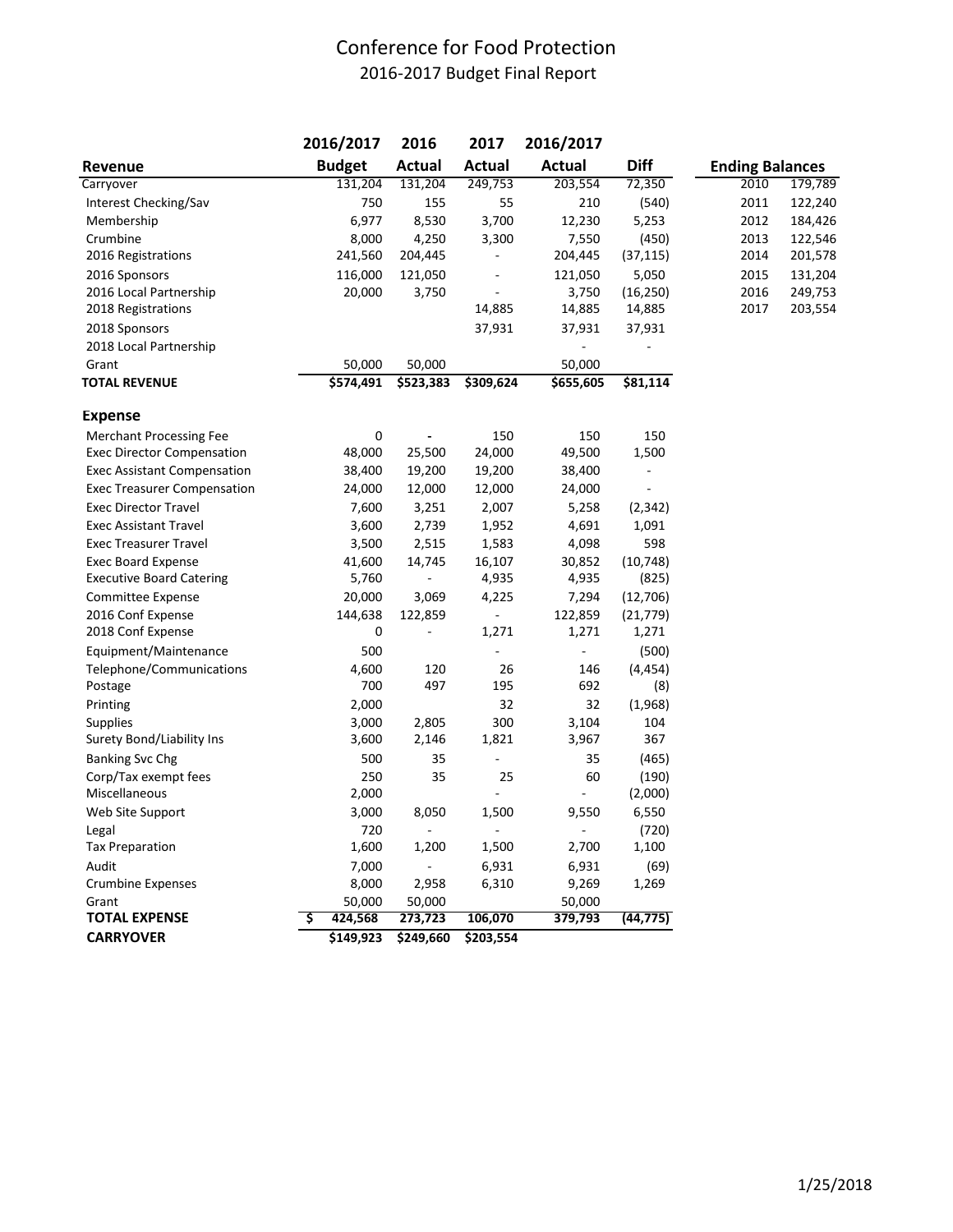

the Conference for FOOD<br>PROTECTION

# **Financial Statement, as of March 10, 2018\***

| <b>REVENUE</b>      |                               |             |           |           |
|---------------------|-------------------------------|-------------|-----------|-----------|
|                     | Balance on Hand 1/1/2018      | \$203,554   |           |           |
|                     | Revenue Qtr 1                 | \$212,801 * |           |           |
|                     | Revenue Qtr 2                 | \$0         |           |           |
|                     | Revenue Qtr 3                 | \$0         |           |           |
|                     | Revenue Qtr 4                 | \$0         |           |           |
|                     | <b>Total</b>                  |             | \$416,355 |           |
| less                |                               |             |           |           |
| <b>EXPENSE</b>      | Qtr 1                         | \$25,982    |           |           |
|                     | Qtr 2                         | \$0         |           |           |
|                     | Qtr 3                         | \$0         |           |           |
|                     | Qtr 4                         | \$0         |           |           |
|                     | Total                         |             | \$25,982  |           |
| <b>BALANCE</b>      |                               |             |           | \$390,373 |
|                     |                               |             |           |           |
| <b>ASSETS</b>       |                               |             |           |           |
|                     | <b>Current Assets</b>         |             |           |           |
|                     | Checking                      | \$42,195    |           |           |
|                     | Savings                       | \$348,178   |           |           |
|                     | <b>Total Checking/Savings</b> | \$390,373   |           |           |
|                     | <b>Total Current Assets</b>   |             | \$390,373 |           |
| <b>TOTAL ASSETS</b> |                               |             |           | \$390,373 |

 **Clifford Nutt Executive Treasurer**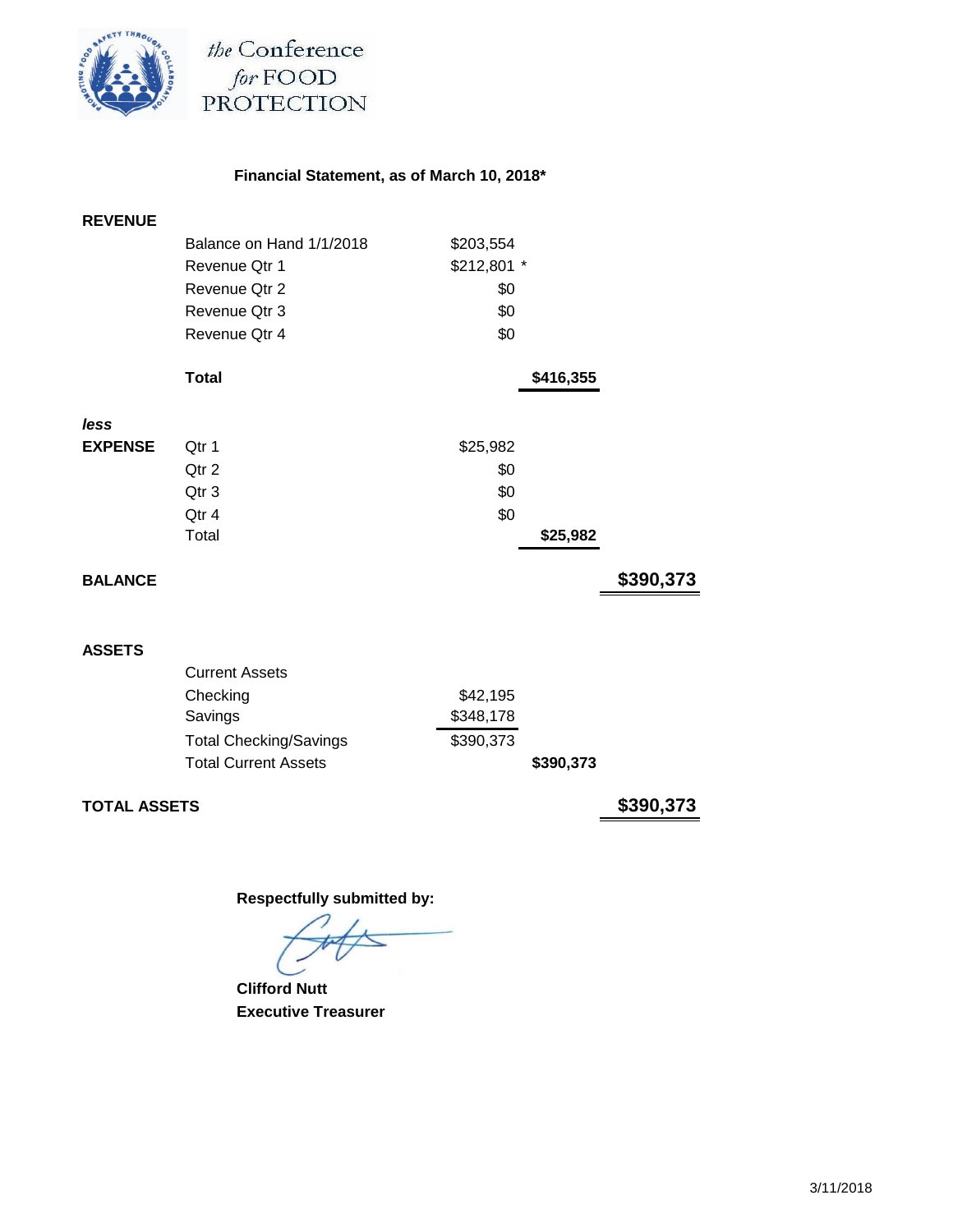

# **Appendix - B**

## **2018 Richmond Biennial Meeting Budget**

| Revenue                         |                  | 2018 Projected |           |
|---------------------------------|------------------|----------------|-----------|
|                                 | <b>Attendees</b> | Fee            |           |
| Conference only                 | 170              | \$545          | \$92,650  |
| Workshop only                   | 25               | \$175          | \$4,375   |
| Conf & Wkshp                    | 250              | \$670          | \$167,500 |
| Sponsorhips                     |                  |                | \$160,000 |
| <b>Issue Sales</b>              | 50               | \$25           | \$1,250   |
| <b>Local Arrangements</b>       |                  |                | \$5,000   |
| <b>FDA Grant</b>                |                  |                | \$50,000  |
| <b>Total Reveune</b>            |                  |                | \$480,775 |
|                                 |                  |                |           |
| <b>Expense</b>                  |                  |                |           |
| Acknowledgements                |                  |                | \$1,000   |
| Application & Website           |                  |                | \$800     |
| Assembly Transcript             |                  |                | \$1,000   |
| <b>AV Rental</b>                |                  |                | \$25,000  |
| Catering                        |                  |                | \$50,000  |
| Clerical                        |                  |                | \$1,000   |
| <b>Conference Center Rental</b> |                  |                | \$0       |
| Eventbrite and Credit Cd Fee    |                  |                | \$11,500  |
| <b>FDA Grant</b>                |                  |                | \$50,000  |
| Insurance                       |                  |                | \$200     |
| <b>Local Arrangements</b>       |                  |                | \$25,000  |
| Postage                         |                  |                | \$500     |
| Printing                        |                  |                | \$9,000   |
| Rooms and Travel                |                  |                | \$6,500   |
| Supplies                        |                  |                | \$3,000   |
| Telephone                       |                  |                | \$500     |
| Workshop                        |                  |                | \$10,000  |
| <b>Total Expense</b>            |                  |                | \$195,000 |
| <b>Net</b>                      |                  |                | \$285,775 |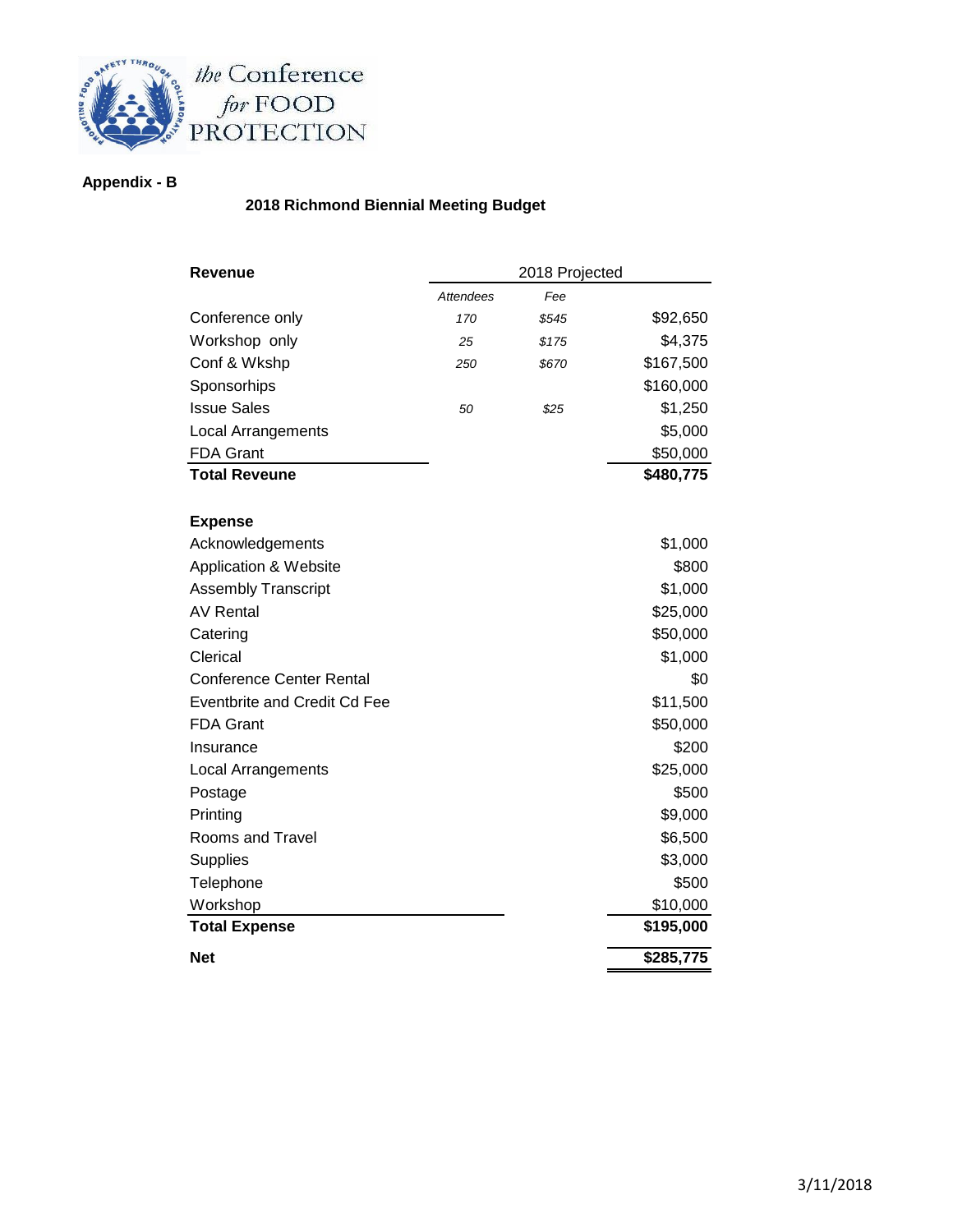

# the Conference<br>for FOOD<br>PROTECTION

## **Appendix - C**

## **Conference for Food Protection 2018-2019 Budget**

|                                    | 2018/2019     |    |      |         |                        |
|------------------------------------|---------------|----|------|---------|------------------------|
| <b>Revenue</b>                     | <b>Budget</b> |    |      |         | <b>Ending Balances</b> |
| Carryover 2017                     | 203,554       |    | 2010 | 179,789 | 2011                   |
| Interest Checking/Sav              |               | 60 | 2012 | 184,426 | 2013                   |
| Membership                         | 10,000        |    | 2014 | 201,578 | 2015                   |
| <b>Crumbine Award</b>              | 12,000        |    | 2016 | 249,753 | 2017                   |
| 2018 Registrations                 | 264,525       |    |      |         |                        |
| 2018 Sponsors                      | 160,000       |    |      |         |                        |
| 2018 Local Partnership             | 5,000         |    |      |         |                        |
| <b>FDA Grant</b>                   | 50,000        |    |      |         |                        |
| <b>Total Revenue</b>               | \$705,139     |    |      |         |                        |
| <b>Expense</b>                     |               |    |      |         |                        |
| <b>Exec Director Compensation</b>  | 48,000        |    |      |         |                        |
| <b>Exec Assistant Compensation</b> | 38,400        |    |      |         |                        |
| <b>Exec Treasurer Compensation</b> | 24,000        |    |      |         |                        |
| <b>Exec Director Travel</b>        | 8,000         |    |      |         |                        |
| <b>Exec Assistant Travel</b>       | 5,000         |    |      |         |                        |
| <b>Exec Treasurer Travel</b>       | 4,000         |    |      |         |                        |
| <b>Exec Board Expense</b>          | 42,000        |    |      |         |                        |
| <b>Executive Board Catering</b>    | 12,000        |    |      |         |                        |
| <b>Committee Expense</b>           | 20,000        |    |      |         |                        |
| 2018 Conf Expense                  | 145,000       |    |      |         |                        |
| <b>FDA Grant</b>                   | 50,000        |    |      |         |                        |
| Audit                              |               | 0  |      |         |                        |
| <b>Banking Svc Chg</b>             | 100           |    |      |         |                        |
| <b>Corporation Fees</b>            | 100           |    |      |         |                        |
| Equipment/Maintenance              | 500           |    |      |         |                        |
| Legal                              | 500           |    |      |         |                        |
| Miscellaneous                      | 2,000         |    |      |         |                        |
| Postage                            | 1,000         |    |      |         |                        |
| Printing                           | 1,000         |    |      |         |                        |
| Supplies                           | 3,000         |    |      |         |                        |
| Surety Bond/Liability Ins          | 3,600         |    |      |         |                        |
| <b>Tax Preparation</b>             | 3,000         |    |      |         |                        |
| Telephone/Communications           | 400           |    |      |         |                        |
| Web Site Support                   | 3,000         |    |      |         |                        |
| <b>Crumbine Expenses</b>           | 12,000        |    |      |         |                        |
| <b>Total Expense</b>               | \$<br>426,600 |    |      |         |                        |
|                                    |               |    |      |         |                        |
| Carryover                          | \$278,539     |    |      |         |                        |

| <b>Ending Balances</b> |         |      |         |  |  |  |  |
|------------------------|---------|------|---------|--|--|--|--|
| 2010                   | 179.789 | 2011 | 122,240 |  |  |  |  |
| 2012                   | 184,426 | 2013 | 122.546 |  |  |  |  |
| 2014                   | 201,578 | 2015 | 131,204 |  |  |  |  |
| 2016                   | 249,753 | 2017 | 203,554 |  |  |  |  |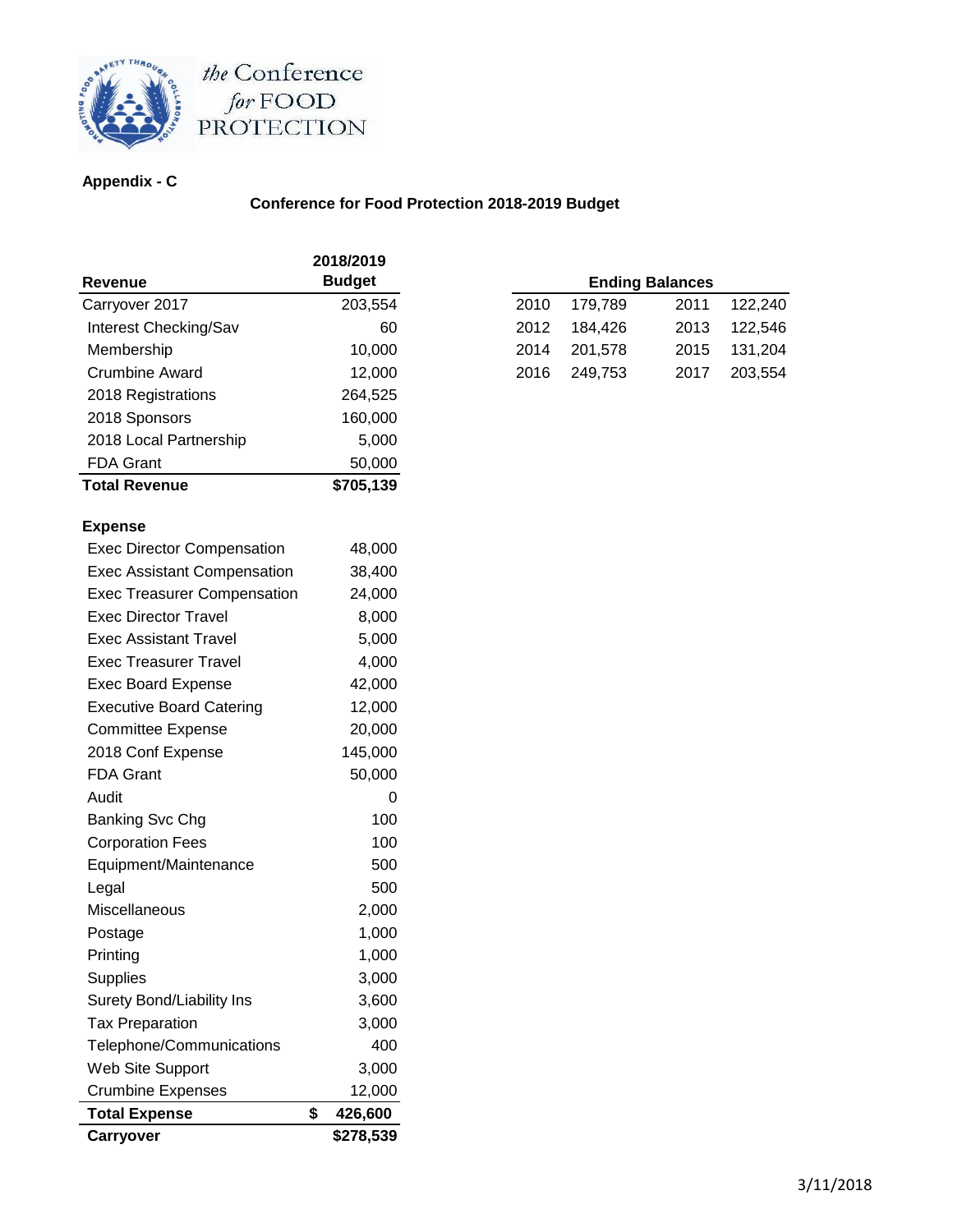

the Conference for FOOD<br>PROTECTION

## **Financial Statement, as of March 31, 2018**

| <b>REVENUE</b>           |                                |           |           |           |           |
|--------------------------|--------------------------------|-----------|-----------|-----------|-----------|
|                          | Balance on Hand 1/1/2018       | \$203,554 |           |           |           |
|                          | Revenue Qtr 1                  | \$223,320 |           |           |           |
|                          | <b>Total</b>                   |           | \$426,874 |           |           |
| less                     |                                |           |           |           |           |
| <b>EXPENSE</b>           | Qtr 1                          | \$43,913  |           |           |           |
|                          | Total                          |           | \$43,913  |           |           |
| <b>BALANCE</b>           |                                |           |           | \$382,961 |           |
| <b>ASSETS</b>            |                                |           |           |           |           |
|                          | <b>Current Assets</b>          |           |           |           |           |
|                          | Checking                       | \$35,504  |           |           |           |
|                          | Savings                        | \$348,187 |           |           |           |
|                          | <b>Total Checking/Savings</b>  | \$383,691 |           |           |           |
|                          | <b>Total Current Assets</b>    |           | \$383,691 |           |           |
| <b>TOTAL ASSETS</b>      |                                |           |           | \$383,691 |           |
| <b>LIABILITIES</b>       |                                |           |           |           |           |
|                          | Crumbine                       | \$730     |           |           |           |
| <b>TOTAL LIABILITIES</b> |                                |           |           | \$730     |           |
|                          | TOTAL ASSETS MINUS LIABILITIES |           |           |           | \$382,961 |
|                          |                                |           |           |           |           |

 **Clifford Nutt Executive Treasurer**